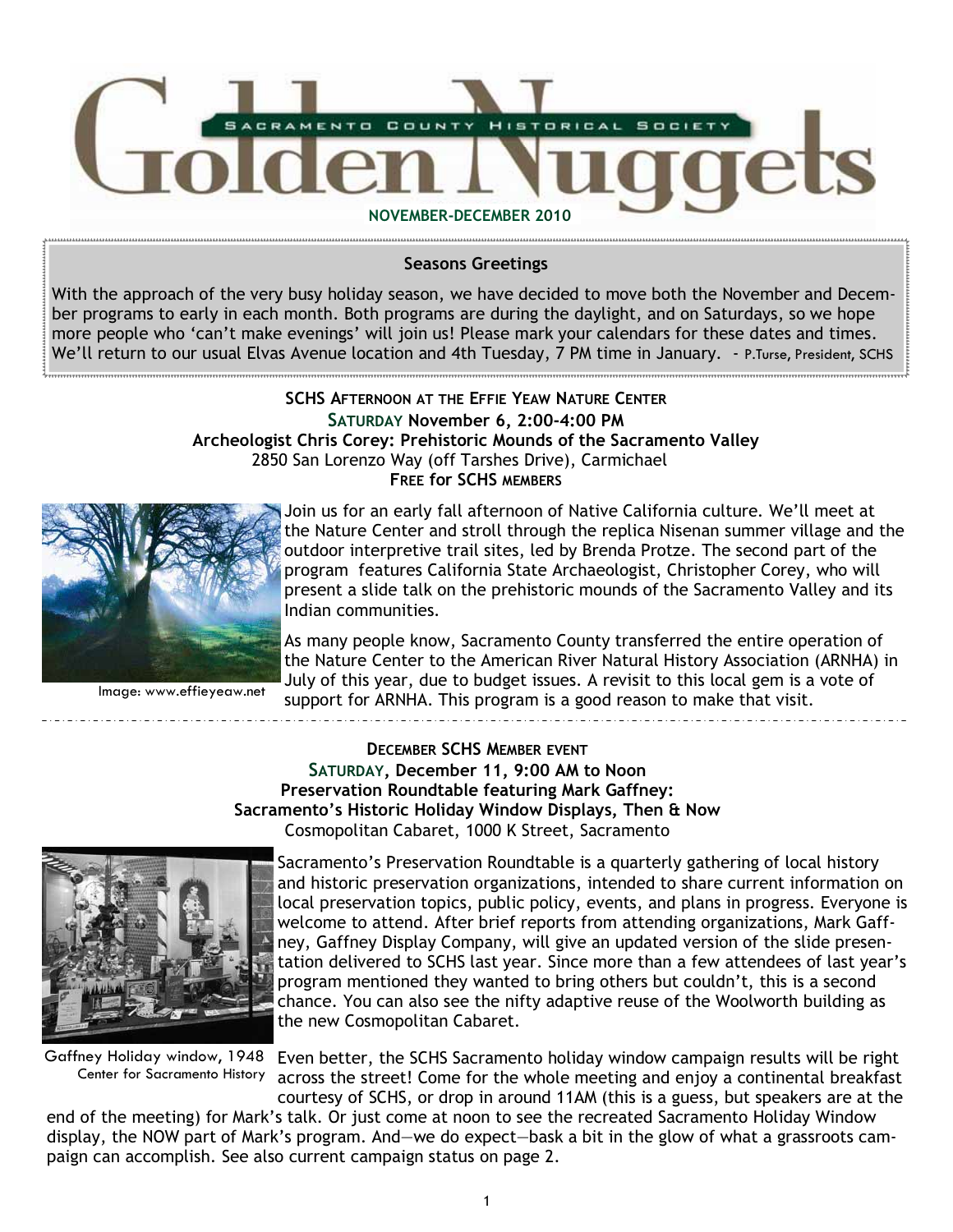### Holiday Display Campaign Gains Momentum By William Burg

A team of SCHS members and community volunteers has convened to plan and create the new holiday display. We have permission of the property manager to use the corner window of 1001 K Street, the historic Roos-Atkins Building, and have picked up the



The Roos-Atkins building, 1946 version, replaced a 1902 structure. Both buildings housed upscale department stores. Center for Sacramento History

key to the site. We are asking local businesses and community organizations to contribute funds and materials for the project, and as of October 20 we are just short of reaching \$6,000 of our \$10,000 funding goal. A deposit has been paid to the Gaffney Display Company, and historic photos provided by the Center for Sacramento History will be printed at poster size for display at the site.

By the first weekend of November, work will begin at the display site. Construction of the display will be visible from K Street, and signs will explain the project to passersby. Historic photos of Breuner's and Weinstock-Lubin display windows and of downtown Sacramento during the holidays will appear in windows all along K Street. During the week of November 22-25, the window display will be covered with curtains while the Gaffney figures are added.

At noon on Friday, November 26, the curtains will be pulled back and the display revealed to the public. Our private event for contributors will follow the grand reveal of the display at 1:00 PM. The display will remain in place until January 8, 2011.

If you are interested in helping, contact SCHS at (916) 443-6265 or info@sachistoricalsociety.org for details. We definitely need skilled volunteers for carpentry and painting of the display backdrop.

We have also added some new premiums for donors: in October, the Board agreed to create a new picture postcard of the 2010 holiday display, based on the annual picture postcards of Breuner's window displays. All contributors at all funding levels will receive a set of two color postcards recording the holiday display. In addition to the funding levels on the flyer you received last month, two new levels have been added, a \$25 Window Shopper Level and a \$250 Helper Level.

Window Shopper Level contributors will have their names listed on the Grand Reveal event program, and receive a set of two full-color photographic postcards of the 2010 Holiday Display window. Helper Level contributors will have their names listed on the event program and a panel at the Holiday Display site, receive the postcard set and a copy of the Sacramento History Journal Vol. 5 No. 2-4. They will also receive a two-year membership in the Sacramento County Historical Society (existing members will have their memberships extended). They will also be invited to a gala event to be held the day of the Grand Reveal of the display.

We are still actively seeking funds and support to complete the holiday display. In addition to promoting the mission of SCHS in a colorful and visible way, this display is a holiday gift to the people of Sacramento County. Please help us deliver this gift by contributing—in whatever amount fits your budget or volunteering. A revised donation form is enclosed. Feel free to share it with friends.

# SACRAMENTO COUNTY HISTORICAL SOCIETY

2010-2011 Board of Directors

President: Patricia Turse Vice President: William Burg Corresponding Secretary: Illa Collin Treasurer: Dan Winkelman History Consortium: Dr. Bob LaPerrière

#### Members-at-Large

 Shelly Atkinson, Clare Ellis, Tom Herzog, Carolyn Schimandle, Greg Voelm, Lisa Wire

Membership: Jenan Saunders

### GOLDEN NUGGETS

Published bimonthly, September to June Editorial & Layout: William Burg, Patricia Turse Email: info@sachistoricalsociety.org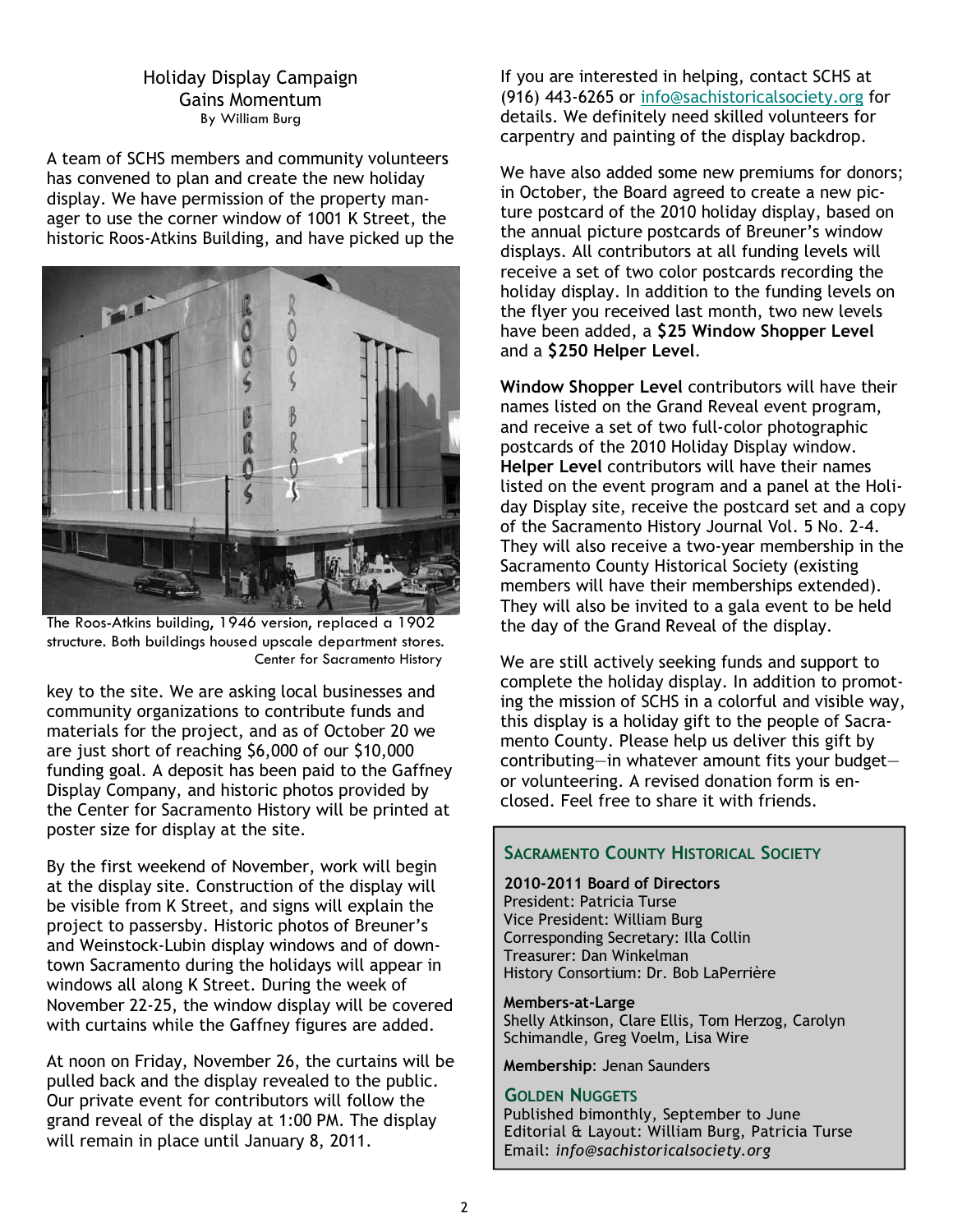### A Trio of Arcadia Book Reviews By William Burg

California State Fair by Carson Hendricks, Sacramento's Chinatown by Lawrence Tom, North Sacramento by V. Ehrenreich-Risner, 128 pages each, Arcadia Publishing, 2010

The three latest Sacramento-themed books from Arcadia Publishing cover very different aspects of our city with different approaches. Externally, they share the features of Arcadia's Images of America series: sepia cover, standard length, designed to fit well with other Images of America books on a store display or bookshelf. Inside, they use the standard Arcadia format, with plentiful historic photos. Arcadia's format is successful and accessible, often because they are entertaining even if one does not read the captions or text. For those who do read the text, the books become very different in approach, tone and level of detail.



California State Fair shows the fair's growth in conjunction with California's growth. Hendricks documents the complete history of the Fair, from its earliest days as a roving fair and its permanent establishment in Sacramento, ending with photos from the 2009 fair. Each chapter captures an era's aspirations. The first State Fairs were intended to promote California's agriculture when we

were best known for gold mining. Hendricks devotes the most attention to the Fair's days at Stockton and Broadway, from 1909 to 1967. This site reflected an era when cities showed their modernity by building idealized "City Beautiful" fairs, reflecting California as a land of cities and industry. The Stockton & Broadway era closed with many exhibits featuring satellites and rockets, showing California's high-tech industries and the space program. This move to modernity was fully expressed in the move to futuristic, high-tech Cal Expo, with its monorail and Brutalist concrete architecture. Its location, closer to the new suburban highways, reflected California's postwar growth as a land of cars and suburbs. Hendricks' only judgment of the Fair is that he, along with millions of other Californians, had fun there.

Sacramento's Chinatown includes photos of the old Chinatown near I Street, but its real story is not about geography or buildings. Author Lawrence Tom suggests that our Chinatown was unique. Other Chinatowns were closed societies: residents of



San Francisco's Chinatown could spend their whole lives never setting foot outside the neighborhood. While Chinese in Sacramento still faced hostility and discrimination, our Chinatown was open. Their children attended school with other Sacramentans, and their businesspersons traded with non-Chinese. Their success with neighborhood grocery stores

grew into greater success as regional supermarket chains. Our Chinatown thus became a path to Americanization. Chinatown also gave generations of Sacramento-born and immigrant families a connection back to China, through cultural education and community festivals, and political advocacy for democracy in China. As a neighborhood that transcended its borders, Sacramento's Chinatown is shown through its families, businesses and civic leaders.



Veronica Ehrenreich-Risner, author of North Sacramento, repeatedly describes North Sacramento as the "Frank Kapra city," although she never explains the reference to Bedford Falls, the town in It's A Wonderful Life, or notices that the director of that film's last name is spelled "Capra." This lack of explanation and occasional inaccuracy are reflected elsewhere

in the book, which detracts from its well-selected photos and insightful profiles of North Sacramento residents. North Sacramento began as a streetcar suburb, and for about 40 years was an independent city before annexation by the city of Sacramento. The social and political story of North Sacramento receives little attention, and while the struggles of the African American community in North Sacramento and Del Paso Heights are hinted at, they are not explored. The book's greatest strengths are the attention given to families, businesses, and daily life in North Sacramento.

Arcadia's neighborhood books are not intended as rigorous histories, but skilled writing and careful proofreading can make them more than just charming picture books. They can document a period like California State Fair, or argue a central thesis like Sacramento's Chinatown. North Sacramento has value as a slice of life, but its undeveloped thesis and occasional inaccuracy suggests unrealized potential.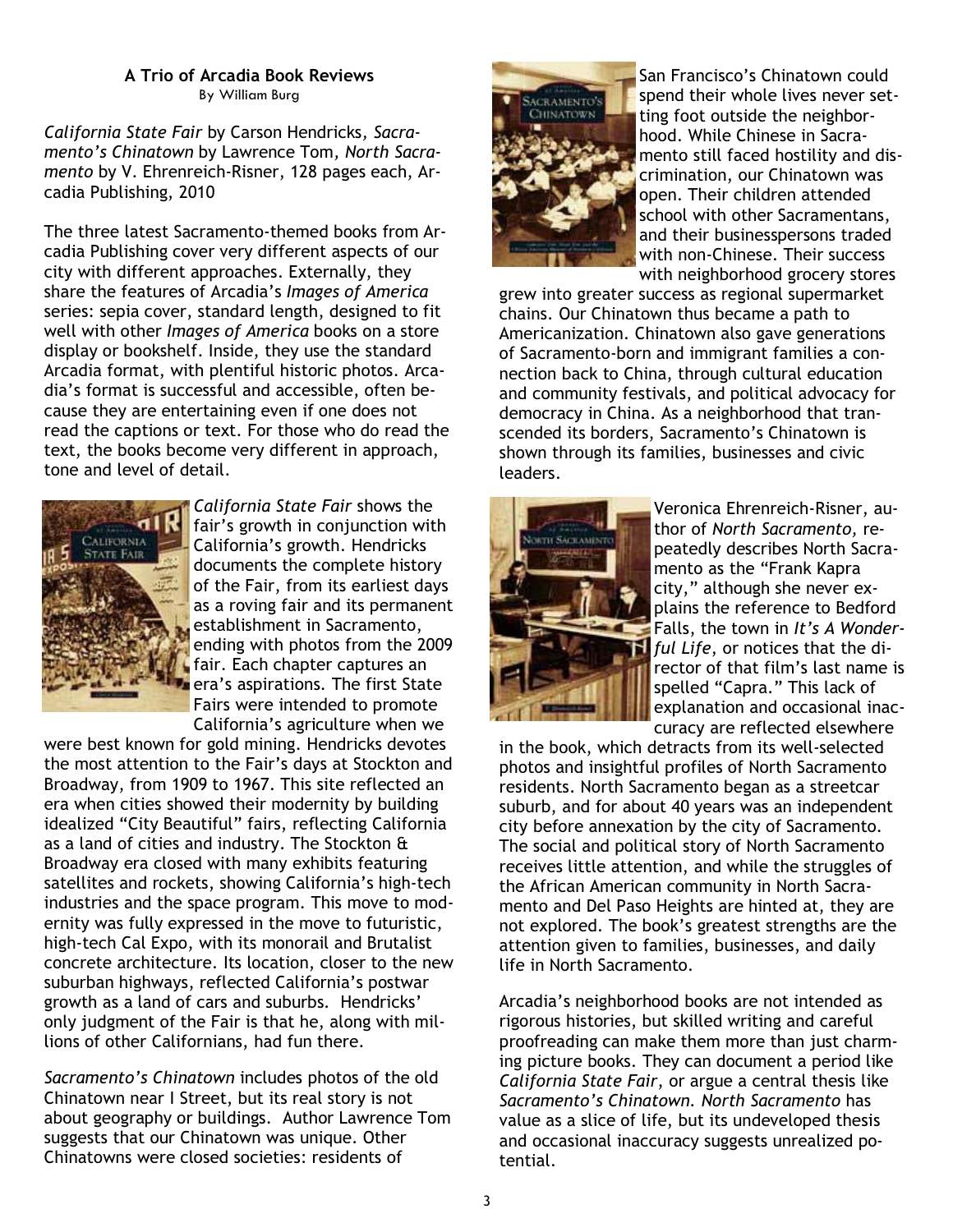

P.O. Box 160065 Sacramento, CA 95816-0065 Message phone: 916-443-6265 www.sachistoricalsociety.org

Non-Profit Org US Postage Paid Permit No. 674 Sacramento, CA

Please deliver by Oct. 27, 2010

# SHORT & SWEET

| <b>DATE</b>             | TIME                       | <b>EVENT</b>                                                                                                                                                                                   | PLACE & CONTACT                                                                                                            |
|-------------------------|----------------------------|------------------------------------------------------------------------------------------------------------------------------------------------------------------------------------------------|----------------------------------------------------------------------------------------------------------------------------|
| Saturday,<br>November 6 | 2:00-4:00 PM               | SCHS at Effie Yeaw - Special Program<br>Tour interpretive facilities<br>Slide talk: Prehistoric Mounds of Sacra-<br>mento by archeologist Chris Corey.<br>Free for SCHS members & free parking | <b>Effie Yeaw Nature Center</b><br>2850 San Lorenzo Way (off Tarshes)<br>Carmichael<br>Directions: www.effieyeawcenter.org |
| Friday,<br>Nov. 26      | Noon<br>1:00 PM            | "Grand Reveal" Event<br>The unveiling of the finished, recreated<br>SCHS Holiday Display windows, open to<br>all.<br>Reception for major donors                                                | 1001 K St., Sacramento<br>info@sachistoricalsociety.org<br>SCHS message phone: 916-443-6265<br><b>Crest Theater lobby</b>  |
|                         |                            |                                                                                                                                                                                                |                                                                                                                            |
| Saturday,<br>Dec. 11    | 9:00 AM<br>$11:00$ AM $+/$ | <b>Sacramento Preservation Roundtable</b><br>Mark Gaffney: Historic Holiday Windows                                                                                                            | Cosmopolitan Cafe<br>1000 K Street, Sacramento                                                                             |
|                         | <b>Noon</b>                | View the 2010 Holiday Window!                                                                                                                                                                  | On the mall at 1001 K St.                                                                                                  |
| Tuesday<br>January 22   | 7 PM                       | <b>The Golden History Series</b><br>Folsom's Ric and Jody Hornor will pre-<br>sent their exciting series of Greater<br>Sacramento area history books                                           | Sierra Sac Valley Medical Society Bldg<br>5380 Elvas Ave, Sacramento<br>Directions:<br>www.ssvms.org/directions.asp        |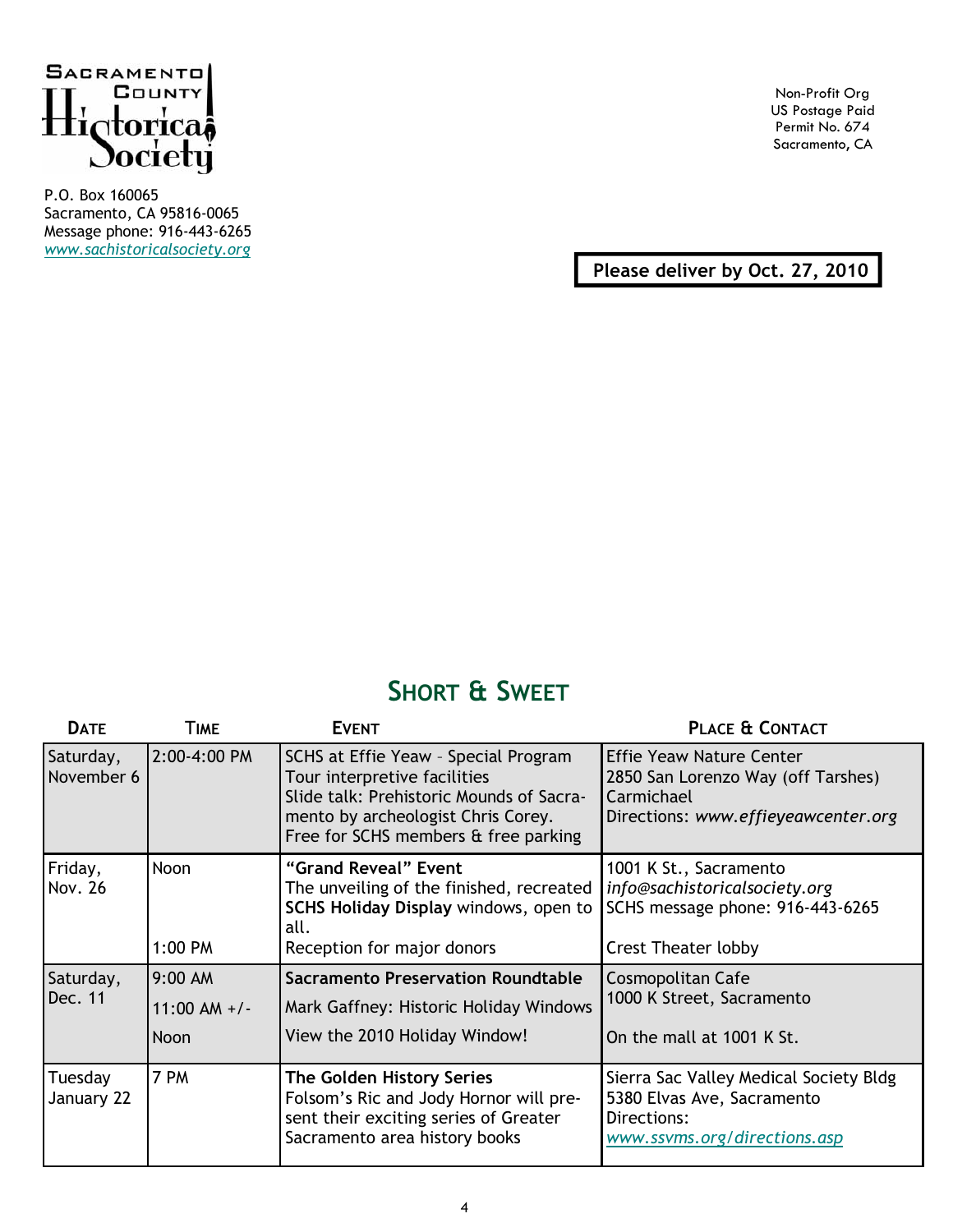# Sacramento County Historical Society Holiday Display Window Campaign

By William Burg

This holiday season, Sacramento County Historical Society will recreate a full-sized holiday display window, using animated figures that once graced the windows of Breuner's department store in downtown Sacramento. The display will occupy the window of the former Roos Bros. department store building at the



northeast corner of 10th and K Street. Setup will take place during November 2010, with a "grand reveal" of the completed display the day after Thanksgiving, November 26. The display will remain in place until the first week of January, 2011. The Downtown Sacramento Partnership is an active participant in this project. The property management firm, Collier's, has provided access to the window space at 10th and K Street, the historic Roos-Atkins Department Store. This enormous window on a feature corner, adjacent to recently completed projects and active businesses, is an ideal place to celebrate K Street's legacy.

The theme for the 2010 Holiday Display Window is

"Winter in the City," an urban scene set in downtown Sacramento during the era of 1910-1920. The window design is based on Sacramento prototypes of the era. The display includes a department store with windows containing period-appropriate gifts and merchandise, lighted architectural elements to reflect the holiday season and, most importantly, animated Gaffney Display Company figures who will interact with each other and their surroundings. The display will share Sacramento's rich heritage and K Street's historic role as a shopping, entertainment and cultural destination. We also hope to recreate the sense of wonder of holiday seasons past, as expressed by Sacramentans who witnessed the original displays firsthand, for people of all ages to experience and enjoy.

The scene will depict a street corner with two primary walls. On one wall is a department store, with lit display windows. These windows will contain toys, winter clothes and other gift items appropriate to the period: antique sleds, skis, coats, stuffed animals and toy trains. On the other wall is a movie theater, with playbills for period-appropriate movies and a marquee. Both walls will include electric holiday lights along the architectural elements of the department store, marquee lights in front of the theater, and lighting within the windows to display products and the ticket booth of the theater. Gaffney Display Company's original figures, utilized in the original Breuner's department store display windows, provide a direct link to the historic Christmas season displays. These restored historic animated figures, dressed as shoppers and theater patrons of the era, will react to the window displays and the movie marquee. Other animated figures will include a theater usher selling tickets, a streetcar motorman in the front of the streetcar, and directly on the corner, a Salvation Army "Santa Claus," ringing a bell.

We will also include interpretive panels to tell the story of Gaffney Display Company and local department stores like Breuner's and Weinstock & Lubin. These panels will include historic photos provided by the Center for Sacramento History. The display will also explain the historic role of K Street as a center for entertainment and shopping, and highlight contemporary efforts (both public and private) intended to bring business, residents, life and light back to downtown Sacramento. This celebration of K Street's past can also serve to inspire its future.

Sacramento County Historical Society is organizing the fundraising effort, and our volunteers will build the display. In addition to starting funds provided by SCHS and several private contributors, two local nonprofits (the Capital City Preservation Trust and the Sacramento Old City Association) have pledged \$1000 each towards this project. Over 65% of our \$10,000 funding goal has been pledged or collected, but we need your help to reach our goal and bring a piece of local history back to life on K Street. The next page shows how. If you have questions, leave a message on the SCHS message phone at 916-443-6265 (checked daily) or email info@sachistoricalsociety.org.